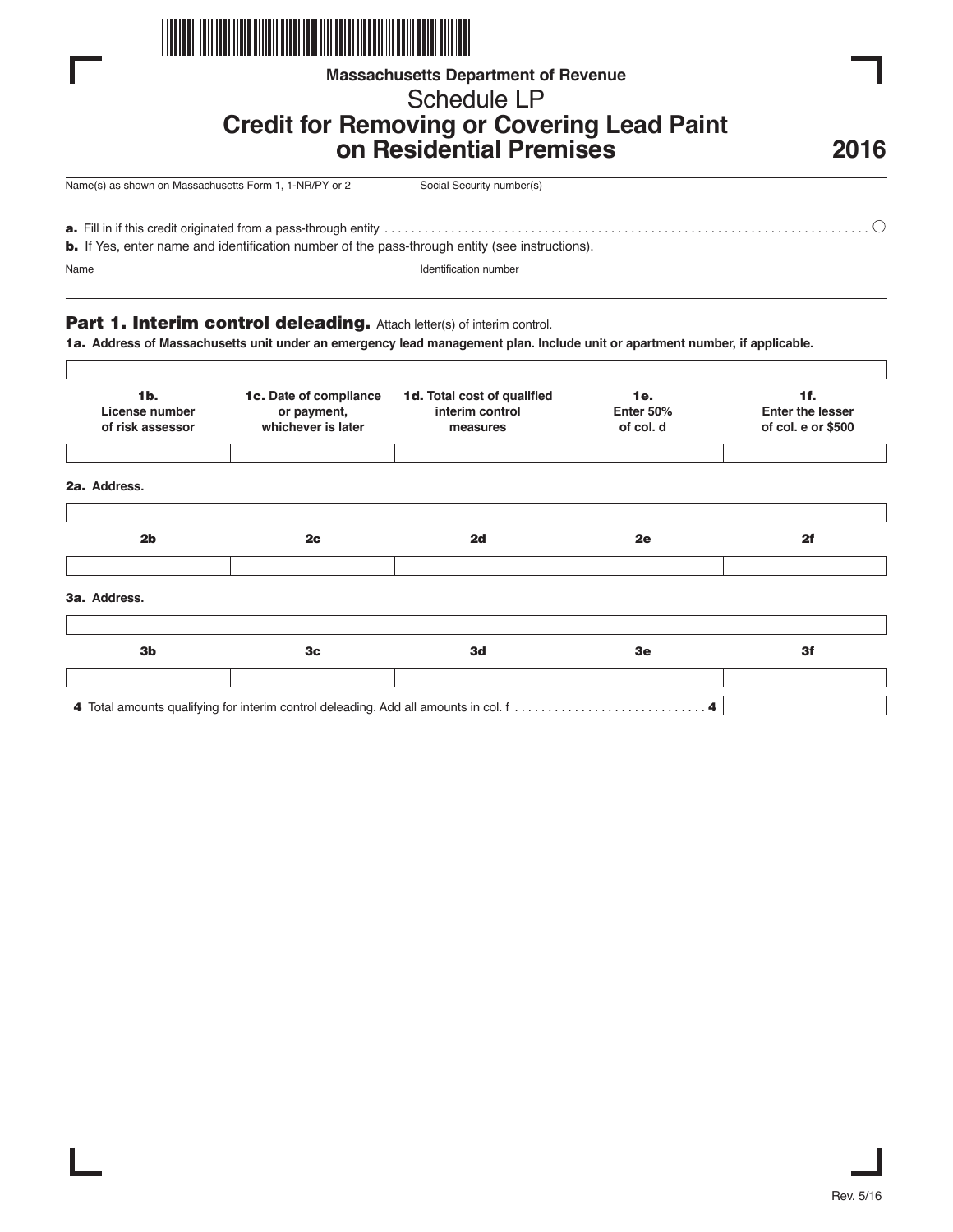

**2016 SCHEDULE LP, PAGE 2**

Name(s) as shown on Massachusetts Form 1, 1-NR/PY or 2 Social Security number(s)

 $\Gamma$ 

#### Part 2. Full compliance deleading. Attach letter(s) of compliance.

**1a. Address of Massachusetts unit deleaded. Include unit or apartment number, if applicable.**

| 1 <sub>b</sub><br>License number<br>of inspector of<br>final deleading | 1c.<br>Date of compliance<br>or payment,<br>whichever is later | 1d.<br><b>Total cost of qualified</b><br>lead removal or<br>covering measures | 1e.<br><b>Total cost or</b><br>\$1,500, whichever<br>is less | 1f. Subtract from col. e.<br>any entry in Part 1, col. f<br>or any entry from<br>2009 through 2015 of<br>Sch. LP, Part 1, col. f |
|------------------------------------------------------------------------|----------------------------------------------------------------|-------------------------------------------------------------------------------|--------------------------------------------------------------|----------------------------------------------------------------------------------------------------------------------------------|
| 2a. Address.                                                           |                                                                |                                                                               |                                                              |                                                                                                                                  |
| 2 <sub>b</sub>                                                         | 2 <sub>c</sub>                                                 | 2d                                                                            | 2e                                                           | 2f                                                                                                                               |
|                                                                        |                                                                |                                                                               |                                                              |                                                                                                                                  |
| 3a. Address.                                                           |                                                                |                                                                               |                                                              |                                                                                                                                  |
| 3 <sub>b</sub>                                                         | 3 <sub>c</sub>                                                 | 3d                                                                            | 3e                                                           | 3f                                                                                                                               |
|                                                                        |                                                                |                                                                               |                                                              |                                                                                                                                  |

## **Part 3. Current year credit**

| 8 Total tax from return (Form 1, line 28; Form 1-NR/PY, line 32; or Form 2) less Limited Income Credit, and/or Credit for<br>Taxes Paid to Other Jurisdictions, and/or certain other credits, if any. Not less than "0". See instructions 8                              |
|--------------------------------------------------------------------------------------------------------------------------------------------------------------------------------------------------------------------------------------------------------------------------|
| 9 Massachusetts Lead Paint Credit allowable this year (smaller of lines 7 or 8). Enter here and on the Credit Manager Schedule. You must enclose<br>Schedule LP with your return. Failure to do so will result in this credit being disallowed on your tax return and an |

adjustment of your reported tax. . . . . . . . . . . . . . . . . . . . . . . . . . . . . . . . . . . . . . . . . . . . . . . . . . . . . . . . . . . . . . . . . . . . . . . **9**

## **Part 4. Unused lead paint carryover**

**10** Complete only if line 7 is greater than line 8, or if you have unused credits from prior years.

|    |        | a. Unused credits from prior years<br>and current year credit | b. Portion used<br>this year                           | c. Unused credit available<br>Subtract col. b from col. a |           |
|----|--------|---------------------------------------------------------------|--------------------------------------------------------|-----------------------------------------------------------|-----------|
|    | Year   |                                                               |                                                        | Amount                                                    | For       |
|    | 2010   | (2015 Sch. LP, line 11, col. c)                               | <u> 1989 - Jan Barat, margaret al II-lea (b. 1989)</u> |                                                           | 2017      |
|    | 2011   |                                                               |                                                        |                                                           | 2017-2018 |
|    | 2012   | (2015 Sch. LP, line 11, col. c)                               |                                                        |                                                           | 2017-2019 |
|    | 2013   |                                                               |                                                        |                                                           | 2017-2020 |
|    | 2014   | (2015 Sch. LP, line 11, col. c)                               | <u> 1980 - Andrea Andrew Maria (h. 1980).</u>          |                                                           | 2017-2021 |
|    | 2015   | (2015 Sch. LP, line 11, col. c)                               |                                                        |                                                           | 2017-2022 |
|    | 2016   | (2016 Sch. LP, line 5)                                        |                                                        |                                                           | 2017-2023 |
| 11 | Totals |                                                               |                                                        |                                                           |           |